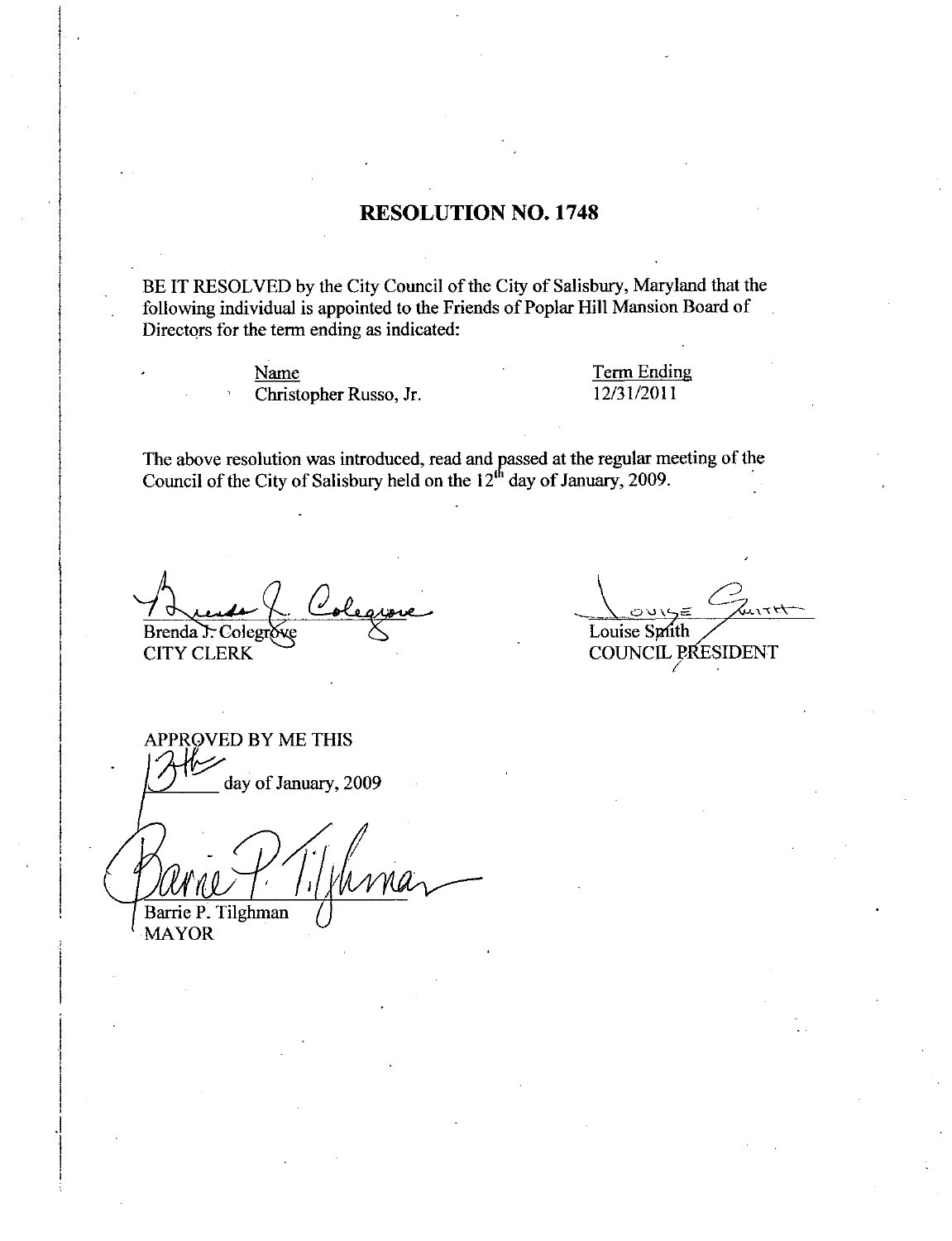## INTER

# NEMO

## OFFICE OF THE MAYOR

| To:   | John Pick                                                                            |
|-------|--------------------------------------------------------------------------------------|
| From: | Sherrell McBride $\mathsf{S}^{\mathsf{M}}$                                           |
|       | <b>Subject:</b> Appointment to the Friends of Poplar Hill Mansion Board of Directors |
| Date: | January 5, $2009$                                                                    |

Mayor Tilghman would like to appoint the following person to the Friends of Poplar Hill Mansion Board of Directors

> Name Term Ending Christopher Russo 12/31/2011

Name<br>
Christopher Russo sletter of interest and the Resolution necessary for his<br>
appointment. Please forward this information to the City Council to be placed on the agenda for the next Council meeting. Please let me know if you have any questions.

**Attachments** 

CC: Mayor Tilghman Gina Boobar